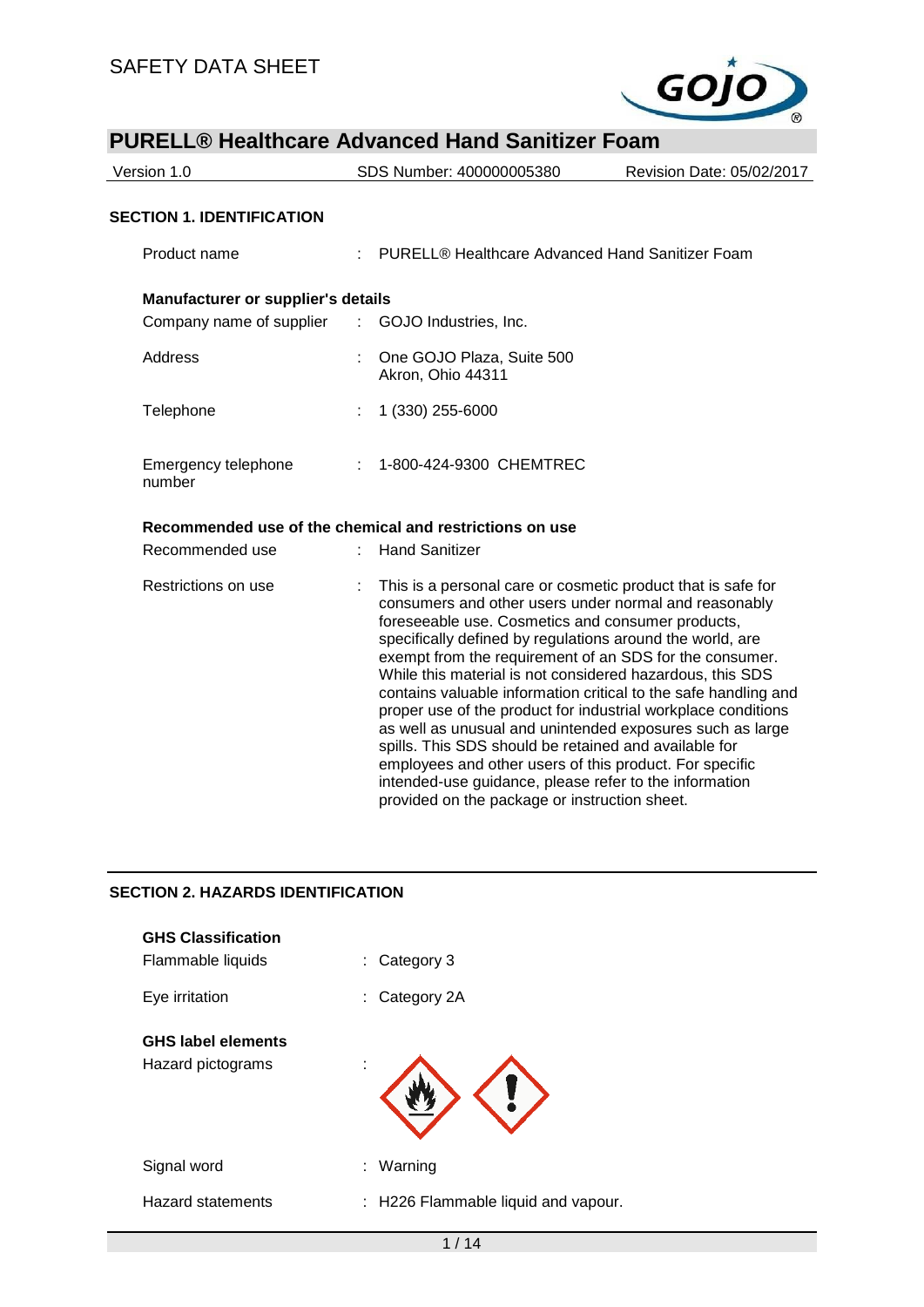

| Version 1.0              | SDS Number: 400000005380                                                                                                                                                                                                                                                                                                                                                                                                                                                                                                                                                                                                                                                                                                                                                                                                                                                                                                                                       | Revision Date: 05/02/2017 |
|--------------------------|----------------------------------------------------------------------------------------------------------------------------------------------------------------------------------------------------------------------------------------------------------------------------------------------------------------------------------------------------------------------------------------------------------------------------------------------------------------------------------------------------------------------------------------------------------------------------------------------------------------------------------------------------------------------------------------------------------------------------------------------------------------------------------------------------------------------------------------------------------------------------------------------------------------------------------------------------------------|---------------------------|
|                          | H319 Causes serious eye irritation.                                                                                                                                                                                                                                                                                                                                                                                                                                                                                                                                                                                                                                                                                                                                                                                                                                                                                                                            |                           |
| Precautionary statements | · Prevention:<br>P210 Keep away from heat/sparks/open flames/hot surfaces. -<br>No smoking.<br>P233 Keep container tightly closed.<br>P240 Ground/bond container and receiving equipment.<br>P241 Use explosion-proof electrical/ventilating/lighting/<br>equipment.<br>P242 Use only non-sparking tools.<br>P243 Take precautionary measures against static discharge.<br>P280 Wear eye protection/ face protection.<br><b>Response:</b><br>P305 + P351 + P338 IF IN EYES: Rinse cautiously with water<br>for several minutes. Remove contact lenses, if present and easy<br>to do. Continue rinsing.<br>P337 + P313 If eye irritation persists: Get medical advice/<br>attention.<br>P370 + P378 In case of fire: Use dry sand, dry chemical or<br>alcohol-resistant foam to extinguish.<br>Storage:<br>P403 + P235 Store in a well-ventilated place. Keep cool.<br>Disposal:<br>P501 Dispose of contents/ container to an approved waste<br>disposal plant. |                           |

#### **Other hazards**

None known.

# **SECTION 3. COMPOSITION/INFORMATION ON INGREDIENTS**

| Chemical name     | CAS-No. | Concentration (%) |
|-------------------|---------|-------------------|
| Ethyl Alcohol     | 64-17-5 | $>= 50 - 70$      |
| Isopropyl Alcohol | 67-63-0 | $- 5$<br>$>= 1$   |

#### **SECTION 4. FIRST AID MEASURES**

| General advice          | : In the case of accident or if you feel unwell, seek medical<br>advice immediately.<br>When symptoms persist or in all cases of doubt seek medical<br>advice.        |  |
|-------------------------|-----------------------------------------------------------------------------------------------------------------------------------------------------------------------|--|
| If inhaled              | : If inhaled, remove to fresh air.<br>If symptoms persist, call a physician.                                                                                          |  |
| In case of skin contact | : Wash with water and soap as a precaution.<br>Get medical attention if irritation develops and persists.                                                             |  |
| In case of eye contact  | : In case of contact, immediately flush eyes with plenty of water<br>for at least 15 minutes.<br>If easy to do, remove contact lens, if worn.<br>Seek medical advice. |  |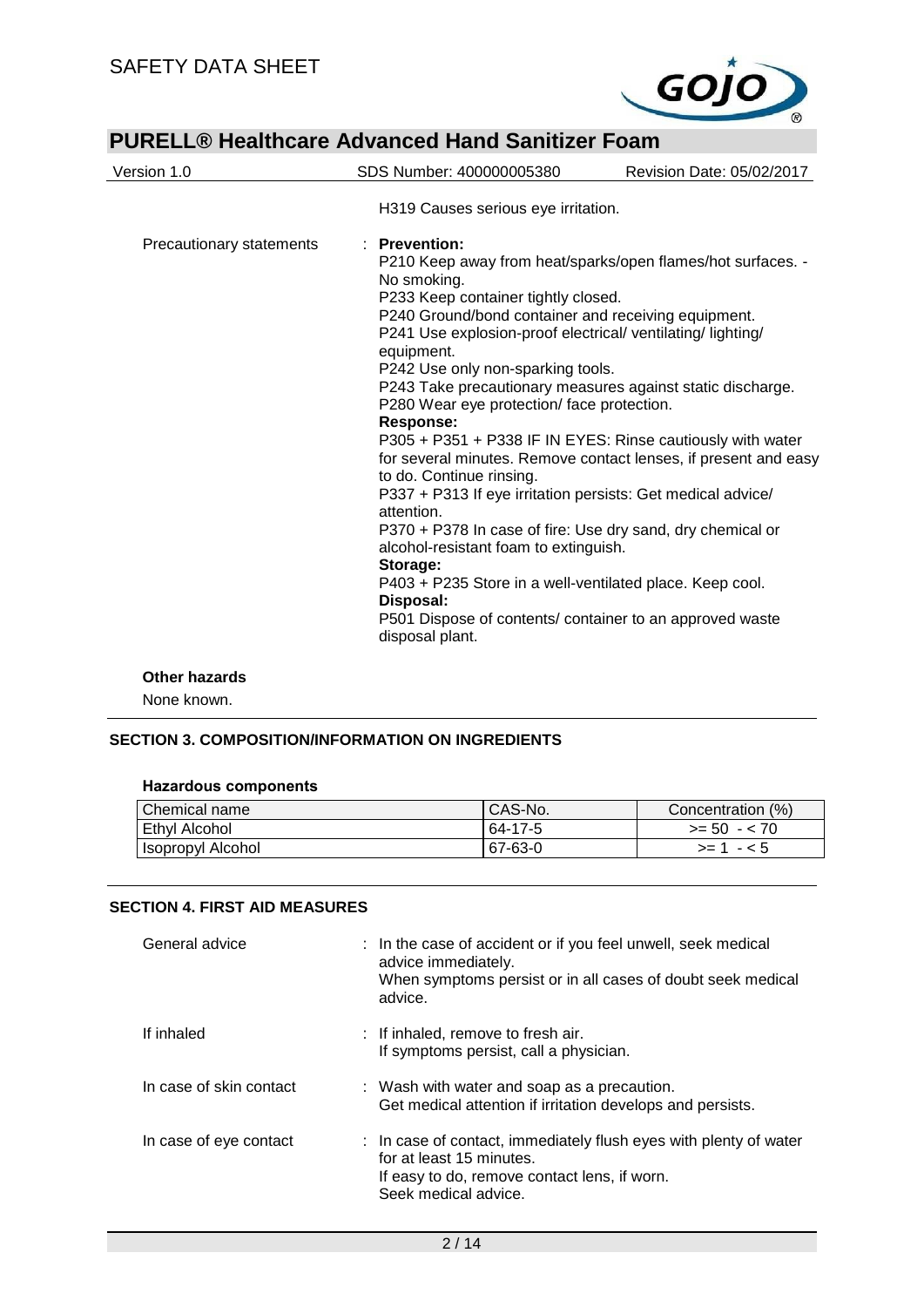

| Version 1.0                                                       | SDS Number: 400000005380                                                                                      | Revision Date: 05/02/2017 |  |
|-------------------------------------------------------------------|---------------------------------------------------------------------------------------------------------------|---------------------------|--|
| If swallowed                                                      | : Do NOT induce vomiting.<br>Rinse mouth with water.<br>Obtain medical attention.                             |                           |  |
| Most important symptoms<br>and effects, both acute and<br>delayed | : Causes serious eye irritation.                                                                              |                           |  |
| Protection of first-aiders                                        | : First Aid responders should pay attention to self-protection<br>and use the recommended protective clothing |                           |  |

## **SECTION 5. FIREFIGHTING MEASURES**

| Suitable extinguishing media                     | : Use water spray, alcohol-resistant foam, dry chemical or<br>carbon dioxide.                                                                                                                                                                                                                                                        |
|--------------------------------------------------|--------------------------------------------------------------------------------------------------------------------------------------------------------------------------------------------------------------------------------------------------------------------------------------------------------------------------------------|
| Unsuitable extinguishing<br>media                | : High volume water jet                                                                                                                                                                                                                                                                                                              |
| Specific hazards during<br>firefighting          | : Do not use a solid water stream as it may scatter and spread<br>fire.<br>Cool closed containers exposed to fire with water spray.<br>Flash back possible over considerable distance.<br>May form explosive mixtures in air.<br>Exposure to decomposition products may be a hazard to<br>health.<br>Carbon oxides<br>Silicon oxides |
| Hazardous combustion<br>products                 | : Carbon oxides<br>Silicon oxides                                                                                                                                                                                                                                                                                                    |
| Specific extinguishing<br>methods                | : Use extinguishing measures that are appropriate to local<br>circumstances and the surrounding environment.<br>Use water spray to cool unopened containers.                                                                                                                                                                         |
| Further information                              | : Collect contaminated fire extinguishing water separately. This<br>must not be discharged into drains.<br>Fire residues and contaminated fire extinguishing water must<br>be disposed of in accordance with local regulations.                                                                                                      |
| Special protective equipment<br>for firefighters | In the event of fire, wear self-contained breathing apparatus.<br>Use personal protective equipment.                                                                                                                                                                                                                                 |

### **SECTION 6. ACCIDENTAL RELEASE MEASURES**

| Personal precautions,    | : Use personal protective equipment.            |
|--------------------------|-------------------------------------------------|
| protective equipment and | Ensure adequate ventilation.                    |
| emergency procedures     | Remove all sources of ignition.                 |
|                          | Evacuate personnel to safe areas.               |
|                          | Keep people away from and upwind of spill/leak. |
|                          | Material can create slippery conditions.        |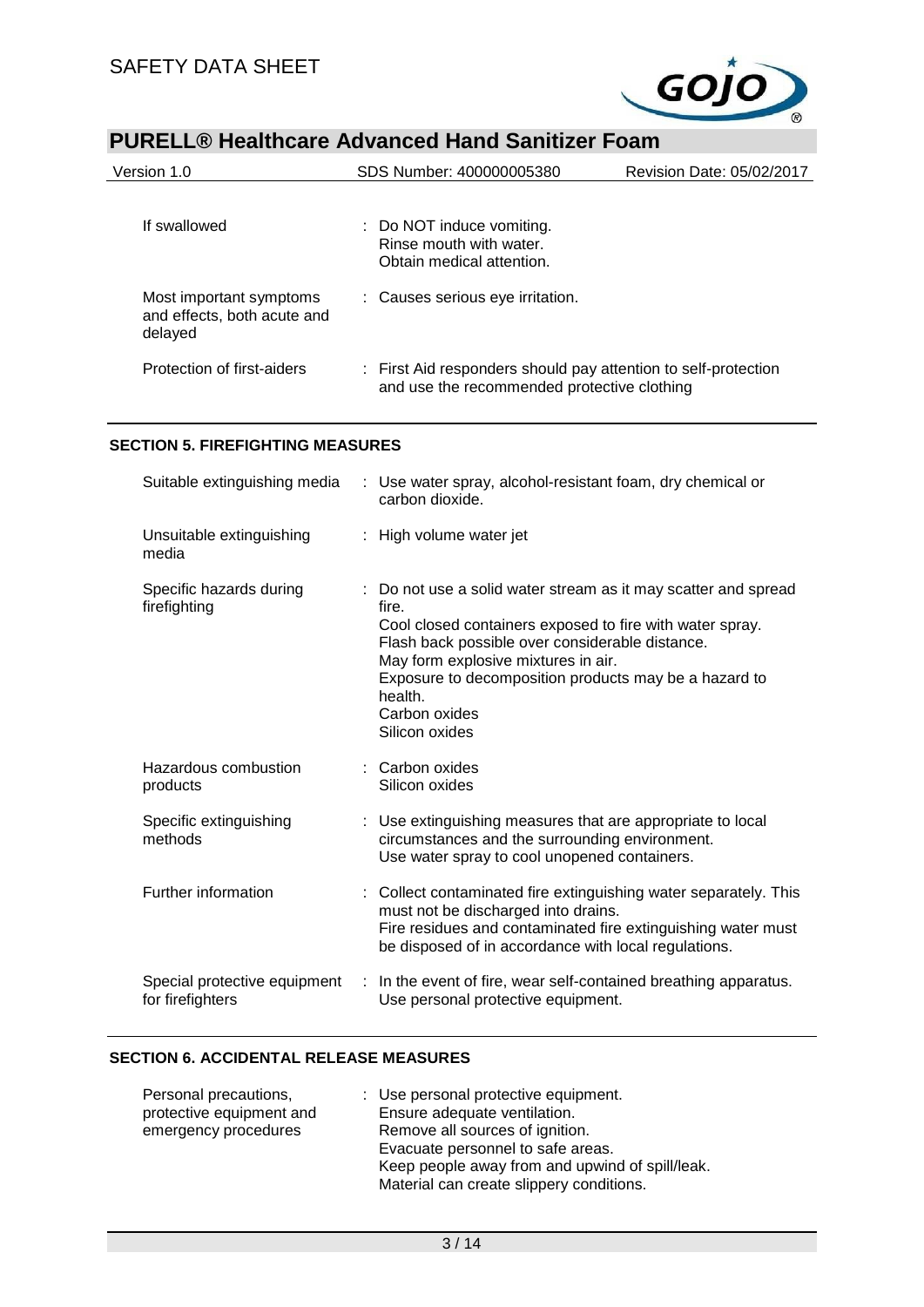

| Version 1.0                                              | SDS Number: 400000005380                                                                                                                                                                                                                                                                                      | Revision Date: 05/02/2017 |
|----------------------------------------------------------|---------------------------------------------------------------------------------------------------------------------------------------------------------------------------------------------------------------------------------------------------------------------------------------------------------------|---------------------------|
| Environmental precautions                                | : Discharge into the environment must be avoided.<br>Prevent further leakage or spillage if safe to do so.<br>Retain and dispose of contaminated wash water.<br>Local authorities should be advised if significant spillages<br>cannot be contained.                                                          |                           |
| Methods and materials for<br>containment and cleaning up | : Non-sparking tools should be used.<br>Soak up with inert absorbent material.<br>Suppress (knock down) gases/vapours/mists with a water<br>spray jet.<br>Keep in suitable, closed containers for disposal.<br>Clean contaminated floors and objects thoroughly while<br>observing environmental regulations. |                           |

## **SECTION 7. HANDLING AND STORAGE**

| Advice on safe handling     | : For personal protection see section 8.<br>Keep away from heat.<br>Use with local exhaust ventilation.<br>Avoid contact with eyes.                                                                                                                |
|-----------------------------|----------------------------------------------------------------------------------------------------------------------------------------------------------------------------------------------------------------------------------------------------|
| Conditions for safe storage | : Take measures to prevent the build up of electrostatic charge.<br>Keep in properly labelled containers.<br>Keep container tightly closed in a dry and well-ventilated<br>place.<br>Store in accordance with the particular national regulations. |

# **SECTION 8. EXPOSURE CONTROLS/PERSONAL PROTECTION**

### **Components with workplace control parameters**

| Components               | CAS-No. | Value type<br>(Form of<br>exposure) | Control<br>parameters /<br>Permissible<br>concentration | <b>Basis</b>     |
|--------------------------|---------|-------------------------------------|---------------------------------------------------------|------------------|
| <b>Ethyl Alcohol</b>     | 64-17-5 | <b>TWA</b>                          | 1,000 ppm<br>1,900 mg/m3                                | <b>NIOSH REL</b> |
|                          |         | <b>TWA</b>                          | 1,000 ppm<br>1,900 mg/m3                                | OSHA Z-1         |
|                          |         | <b>STEL</b>                         | 1,000 ppm                                               | <b>ACGIH</b>     |
| <b>Isopropyl Alcohol</b> | 67-63-0 | <b>TWA</b>                          | 200 ppm                                                 | <b>ACGIH</b>     |
|                          |         | <b>STEL</b>                         | 400 ppm                                                 | <b>ACGIH</b>     |
|                          |         | <b>TWA</b>                          | 400 ppm<br>980 mg/m3                                    | <b>NIOSH REL</b> |
|                          |         | <b>ST</b>                           | 500 ppm<br>1,225 mg/m3                                  | <b>NIOSH REL</b> |
|                          |         | <b>TWA</b>                          | 400 ppm<br>980 mg/m3                                    | OSHA Z-1         |

### **Biological occupational exposure limits**

| <b>Components</b>        | CAS-No. | Control<br>parameters | Biological<br>specimen | Samplin<br>l a time | Permissible<br>concentratio | <b>Basis</b> |
|--------------------------|---------|-----------------------|------------------------|---------------------|-----------------------------|--------------|
| <b>Isopropyl Alcohol</b> | 67-63-0 | Acetone               | Urine                  | End of              | 40 ma/l                     | <b>ACGIH</b> |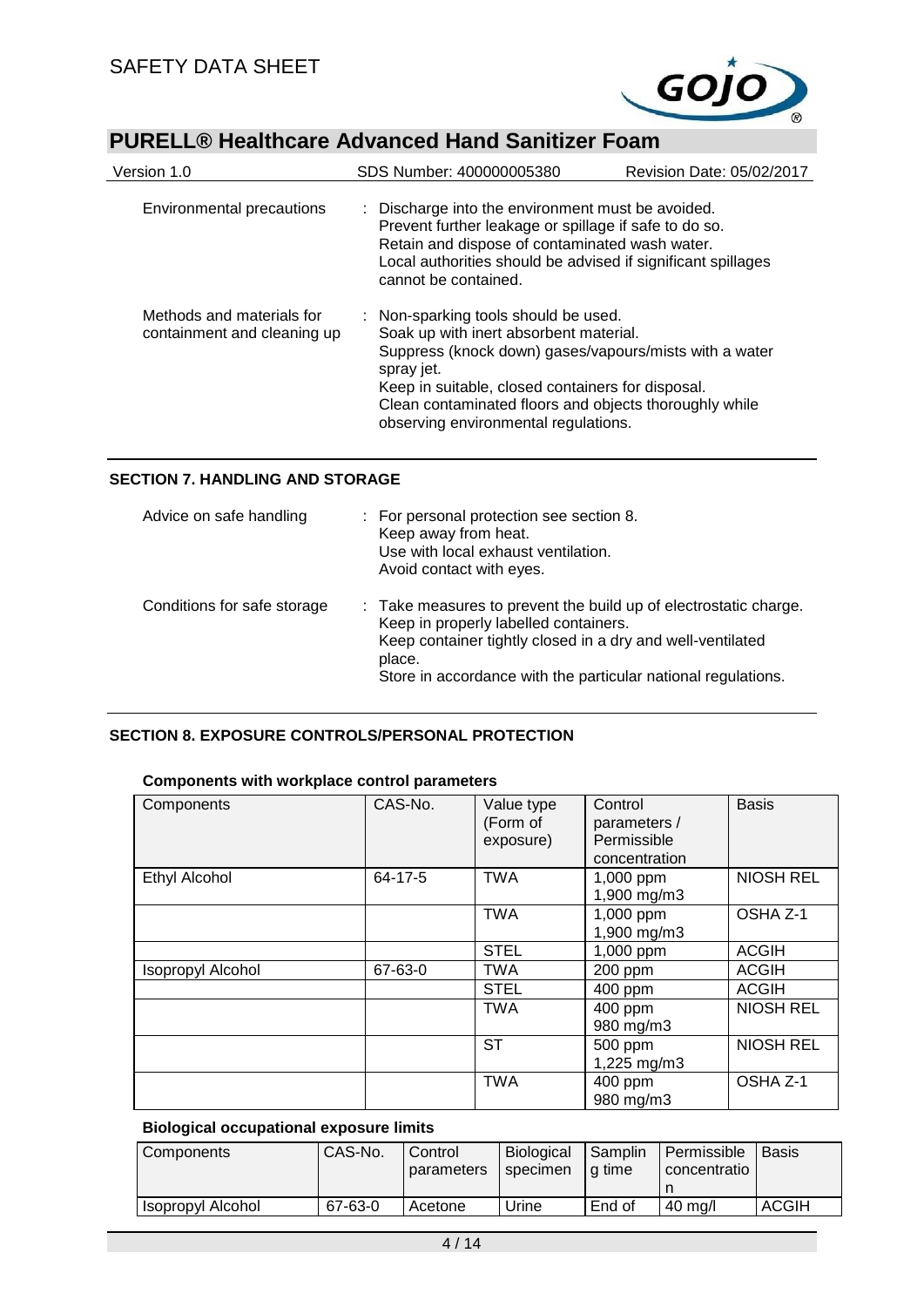

| Version 1.0                   | SDS Number: 400000005380                                                                                                                                                                                                                         |                                    | Revision Date: 05/02/2017 |            |
|-------------------------------|--------------------------------------------------------------------------------------------------------------------------------------------------------------------------------------------------------------------------------------------------|------------------------------------|---------------------------|------------|
|                               |                                                                                                                                                                                                                                                  | shift at<br>end of<br>workwee<br>k |                           | <b>BEI</b> |
| Personal protective equipment |                                                                                                                                                                                                                                                  |                                    |                           |            |
| Respiratory protection        | : No personal respiratory protective equipment normally<br>required.                                                                                                                                                                             |                                    |                           |            |
| Hand protection<br>Remarks    | : No special protective equipment required.                                                                                                                                                                                                      |                                    |                           |            |
| Eye protection                | : Wear face-shield and protective suit for abnormal processing<br>problems.                                                                                                                                                                      |                                    |                           |            |
| Skin and body protection      | No special measures necessary provided product is used<br>correctly.                                                                                                                                                                             |                                    |                           |            |
| Protective measures           | Choose body protection in relation to its type, to the<br>concentration and amount of dangerous substances, and to<br>the specific work-place.<br>Ensure that eye flushing systems and safety showers are<br>located close to the working place. |                                    |                           |            |
| Hygiene measures              | : Handle in accordance with good industrial hygiene and safety<br>practice.<br>Avoid contact with eyes.                                                                                                                                          |                                    |                           |            |

# **SECTION 9. PHYSICAL AND CHEMICAL PROPERTIES**

| Appearance                                            | : liquid                    |
|-------------------------------------------------------|-----------------------------|
| Colour                                                | : clear, colourless, yellow |
| Odour                                                 | like fruit                  |
| Odour Threshold                                       | : No data available         |
| рH                                                    | : $6 - 9$ , $(20 °C)$       |
| Melting point/freezing point                          | : No data available         |
| Initial boiling point and boiling : 74.00 °C<br>range |                             |
| Flash point                                           | : $27.00 °C$                |
| Evaporation rate                                      | : No data available         |
| Flammability (solid, gas)                             | : Not applicable            |
| Upper explosion limit                                 | : No data available         |
| Lower explosion limit                                 | No data available           |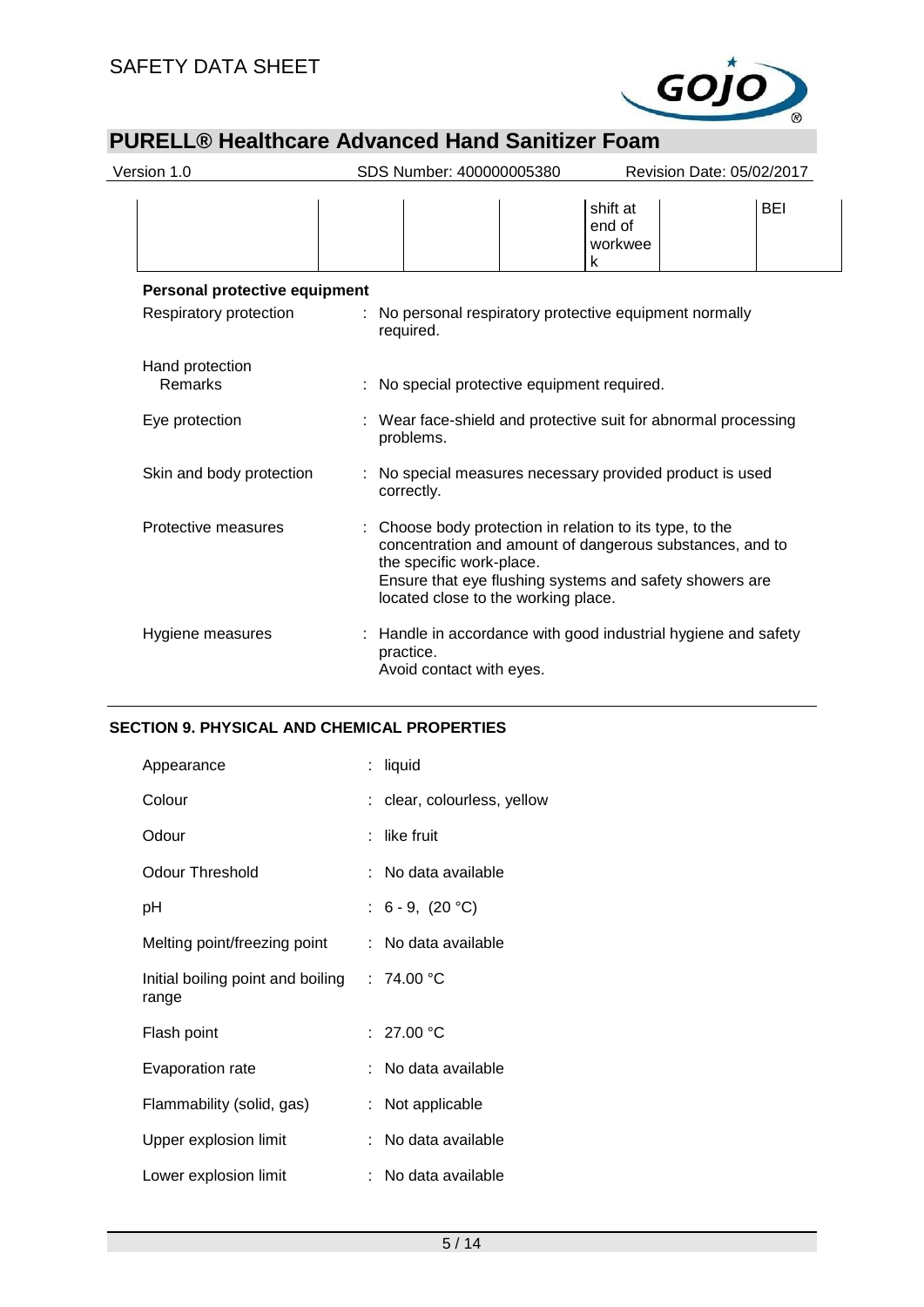

| Version 1.0                                | SDS Number: 400000005380                                    | Revision Date: 05/02/2017 |
|--------------------------------------------|-------------------------------------------------------------|---------------------------|
| Vapour pressure                            | : No data available                                         |                           |
| Relative vapour density                    | : No data available                                         |                           |
| Density                                    | : $0.8730$ g/cm3                                            |                           |
| Solubility(ies)<br>Water solubility        | $:$ soluble                                                 |                           |
| Partition coefficient: n-<br>octanol/water | : Not applicable                                            |                           |
| Auto-ignition temperature                  | : No data available                                         |                           |
| Thermal decomposition                      | : The substance or mixture is not classified self-reactive. |                           |
| Viscosity<br>Viscosity, kinematic          | : 10 - 20 mm2/s (20 $^{\circ}$ C)                           |                           |
| <b>Explosive properties</b>                | : Not explosive                                             |                           |
| Oxidizing properties                       | The substance or mixture is not classified as oxidizing.    |                           |
|                                            |                                                             |                           |

## **SECTION 10. STABILITY AND REACTIVITY**

| Reactivity                            | : Not classified as a reactivity hazard.                                                               |
|---------------------------------------|--------------------------------------------------------------------------------------------------------|
| Chemical stability                    | : Stable under normal conditions.                                                                      |
| Possibility of hazardous<br>reactions | : Vapours may form explosive mixture with air.                                                         |
| Conditions to avoid                   | : Heat, flames and sparks.                                                                             |
| Incompatible materials                | : Strong oxidizing agents<br>Flammable solids<br>Self-reactive substances<br>Water-reactive substances |
| Hazardous decomposition<br>products   | : No hazardous decomposition products are known.                                                       |

### **SECTION 11. TOXICOLOGICAL INFORMATION**

**Information on likely routes of exposure** Inhalation Eye contact Skin contact

#### **Acute toxicity**

Not classified based on available information.

## **Components:**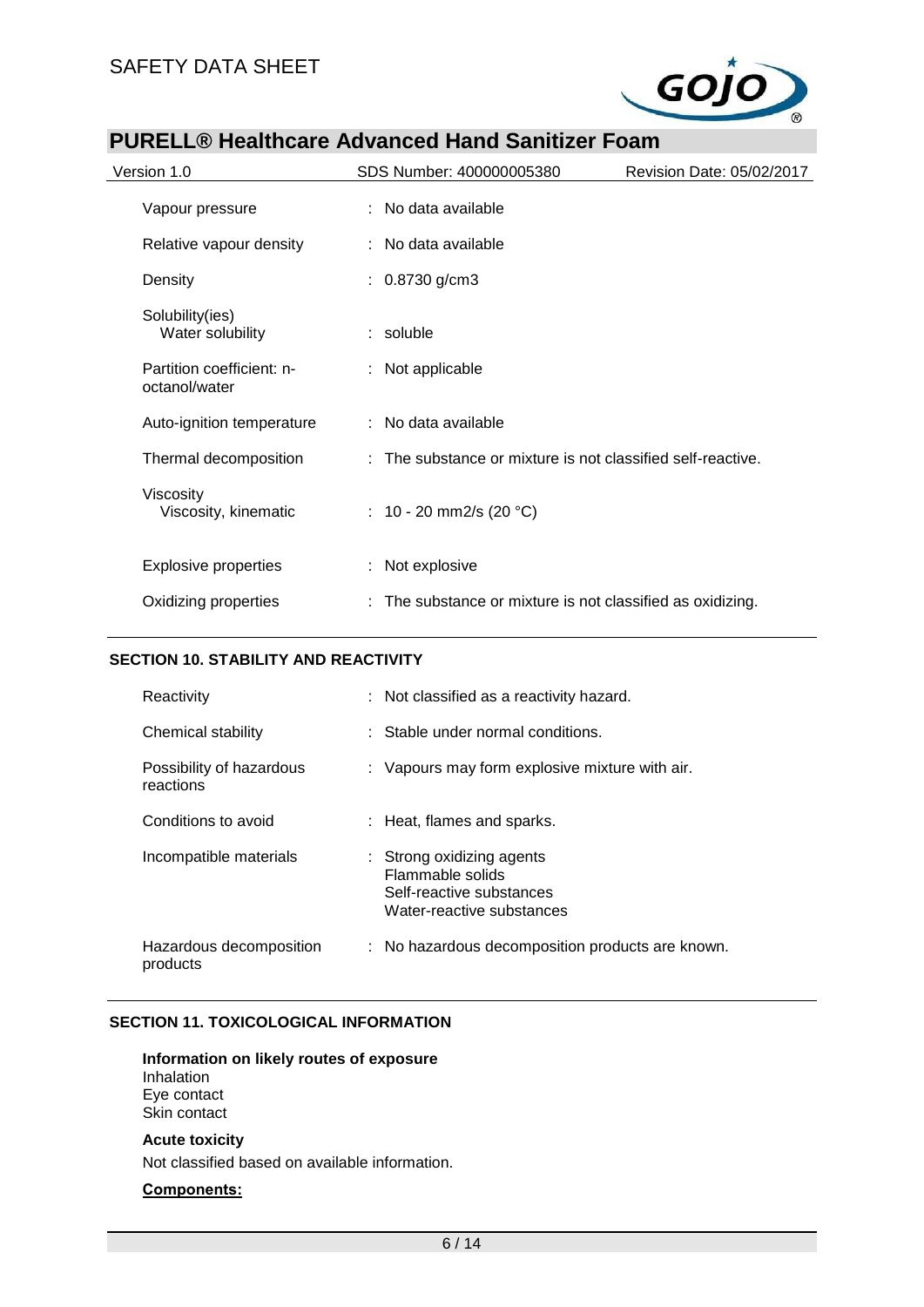

|                                                                                                                                                                                         | PURELL® Healtncare Advanced Hand Sanitizer Foam                                                                                                 |                           |
|-----------------------------------------------------------------------------------------------------------------------------------------------------------------------------------------|-------------------------------------------------------------------------------------------------------------------------------------------------|---------------------------|
| Version 1.0                                                                                                                                                                             | SDS Number: 400000005380                                                                                                                        | Revision Date: 05/02/2017 |
| <b>Ethyl Alcohol:</b><br>Acute oral toxicity                                                                                                                                            | : LD50 (Rat): > 5,000 mg/kg                                                                                                                     |                           |
| Acute inhalation toxicity                                                                                                                                                               | : LC50 (Rat): 124.7 mg/l<br>Exposure time: 4 h<br>Test atmosphere: vapour                                                                       |                           |
| <b>Isopropyl Alcohol:</b><br>Acute oral toxicity                                                                                                                                        | : LD50 (Rat): $> 5,000$ mg/kg                                                                                                                   |                           |
| Acute inhalation toxicity                                                                                                                                                               | : LC50 (Rat): 72.6 mg/l<br>Exposure time: 4 h<br>Test atmosphere: vapour                                                                        |                           |
| Acute dermal toxicity                                                                                                                                                                   | : LD50 (Rat): $> 5,000$ mg/kg                                                                                                                   |                           |
| <b>Skin corrosion/irritation</b>                                                                                                                                                        |                                                                                                                                                 |                           |
| Not classified based on available information.                                                                                                                                          |                                                                                                                                                 |                           |
| Components:                                                                                                                                                                             |                                                                                                                                                 |                           |
| <b>Ethyl Alcohol:</b><br>Species: Rabbit<br>Method: OECD Test Guideline 404<br>Result: No skin irritation<br><b>Isopropyl Alcohol:</b><br>Species: Rabbit<br>Result: No skin irritation |                                                                                                                                                 |                           |
| Serious eye damage/eye irritation                                                                                                                                                       |                                                                                                                                                 |                           |
| Causes serious eye irritation.                                                                                                                                                          |                                                                                                                                                 |                           |
| Components:<br><b>Ethyl Alcohol:</b><br>Species: Rabbit<br>Result: Irritation to eyes, reversing within 21 days<br>Method: OECD Test Guideline 405                                      |                                                                                                                                                 |                           |
| <b>Isopropyl Alcohol:</b><br>Species: Rabbit<br>Result: Irritation to eyes, reversing within 21 days                                                                                    |                                                                                                                                                 |                           |
| <b>Respiratory or skin sensitisation</b>                                                                                                                                                |                                                                                                                                                 |                           |
|                                                                                                                                                                                         | Skin sensitisation: Not classified based on available information.<br>Respiratory sensitisation: Not classified based on available information. |                           |
| Components:                                                                                                                                                                             |                                                                                                                                                 |                           |
| <b>Ethyl Alcohol:</b><br>Test Type: Local lymph node assay (LLNA)<br>Exposure routes: Skin contact<br>Species: Mouse<br>Result: negative                                                |                                                                                                                                                 |                           |

**Isopropyl Alcohol:** Test Type: Buehler Test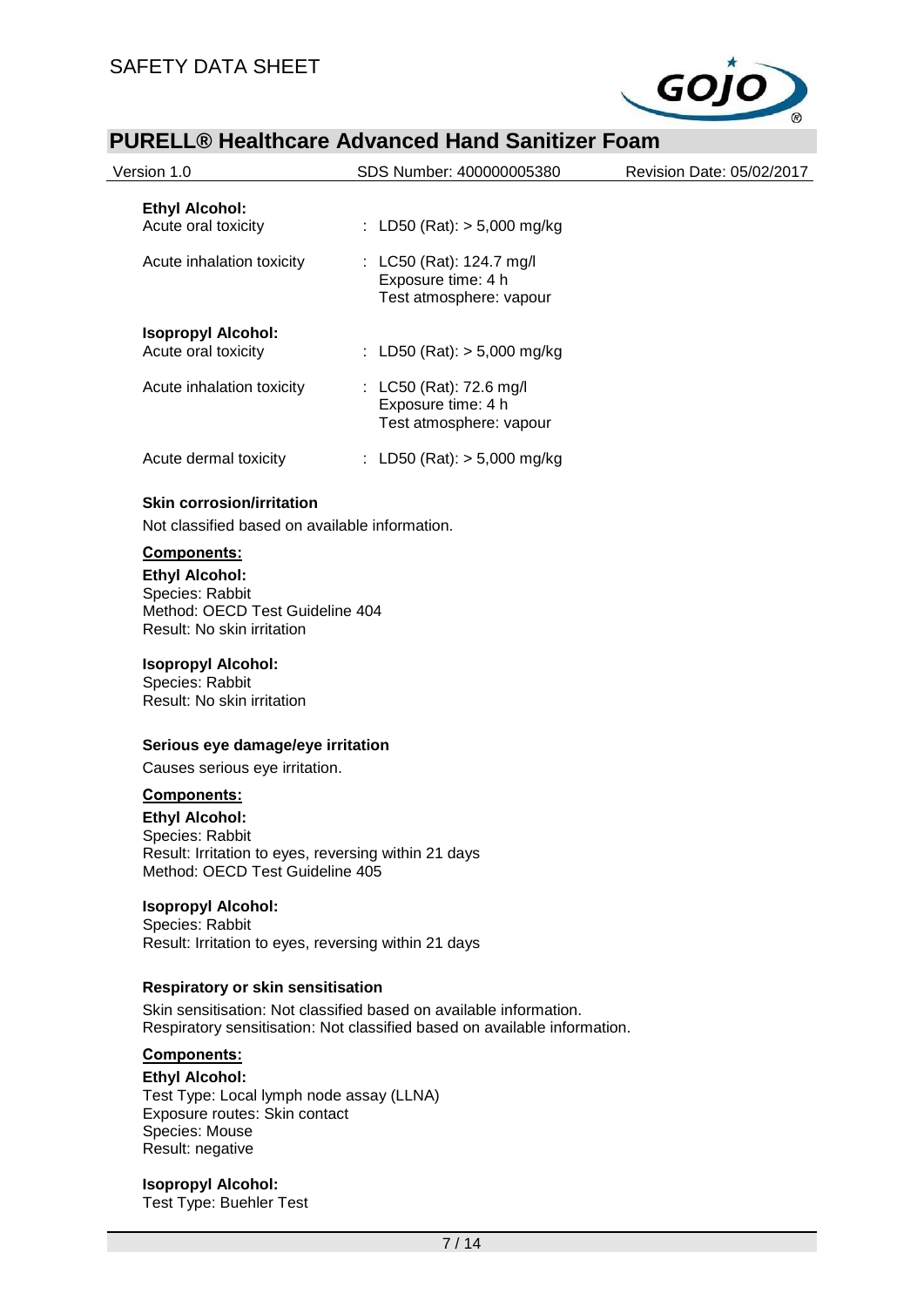

| Version 1.0                                                                                                 | SDS Number: 400000005380                                                                                                                                                     | Revision Date: 05/02/2017 |
|-------------------------------------------------------------------------------------------------------------|------------------------------------------------------------------------------------------------------------------------------------------------------------------------------|---------------------------|
| Exposure routes: Skin contact<br>Species: Guinea pig<br>Method: OECD Test Guideline 406<br>Result: negative |                                                                                                                                                                              |                           |
| <b>Germ cell mutagenicity</b><br>Not classified based on available information.                             |                                                                                                                                                                              |                           |
| Components:                                                                                                 |                                                                                                                                                                              |                           |
| <b>Ethyl Alcohol:</b><br>Genotoxicity in vitro                                                              | : Test Type: In vitro mammalian cell gene mutation test<br>Result: negative                                                                                                  |                           |
| Genotoxicity in vivo                                                                                        | : Test Type: Rodent dominant lethal test (germ cell) (in vivo)<br>Test species: Mouse<br>Application Route: Ingestion<br>Result: negative                                    |                           |
| <b>Isopropyl Alcohol:</b>                                                                                   |                                                                                                                                                                              |                           |
| Genotoxicity in vitro                                                                                       | : Test Type: Bacterial reverse mutation assay (AMES)<br>Result: negative                                                                                                     |                           |
| Genotoxicity in vivo                                                                                        | Test Type: Mammalian erythrocyte micronucleus test (in vivo<br>cytogenetic assay)<br>Test species: Mouse<br>Application Route: Intraperitoneal injection<br>Result: negative |                           |
| Carcinogenicity<br>Not classified based on available information.                                           |                                                                                                                                                                              |                           |
|                                                                                                             |                                                                                                                                                                              |                           |

**Components: Isopropyl Alcohol:** Species: Rat Application Route: inhalation (vapour) Exposure time: 104 weeks Method: OECD Test Guideline 451 Result: negative

| IARC        | No component of this product present at levels greater than or<br>equal to 0.1% is identified as probable, possible or confirmed<br>human carcinogen by IARC. |
|-------------|---------------------------------------------------------------------------------------------------------------------------------------------------------------|
| <b>OSHA</b> | No component of this product present at levels greater than or<br>equal to 0.1% is identified as a carcinogen or potential<br>carcinogen by OSHA.             |
| <b>NTP</b>  | No component of this product present at levels greater than or<br>equal to 0.1% is identified as a known or anticipated carcinogen<br>by NTP.                 |

## **Reproductive toxicity**

Not classified based on available information.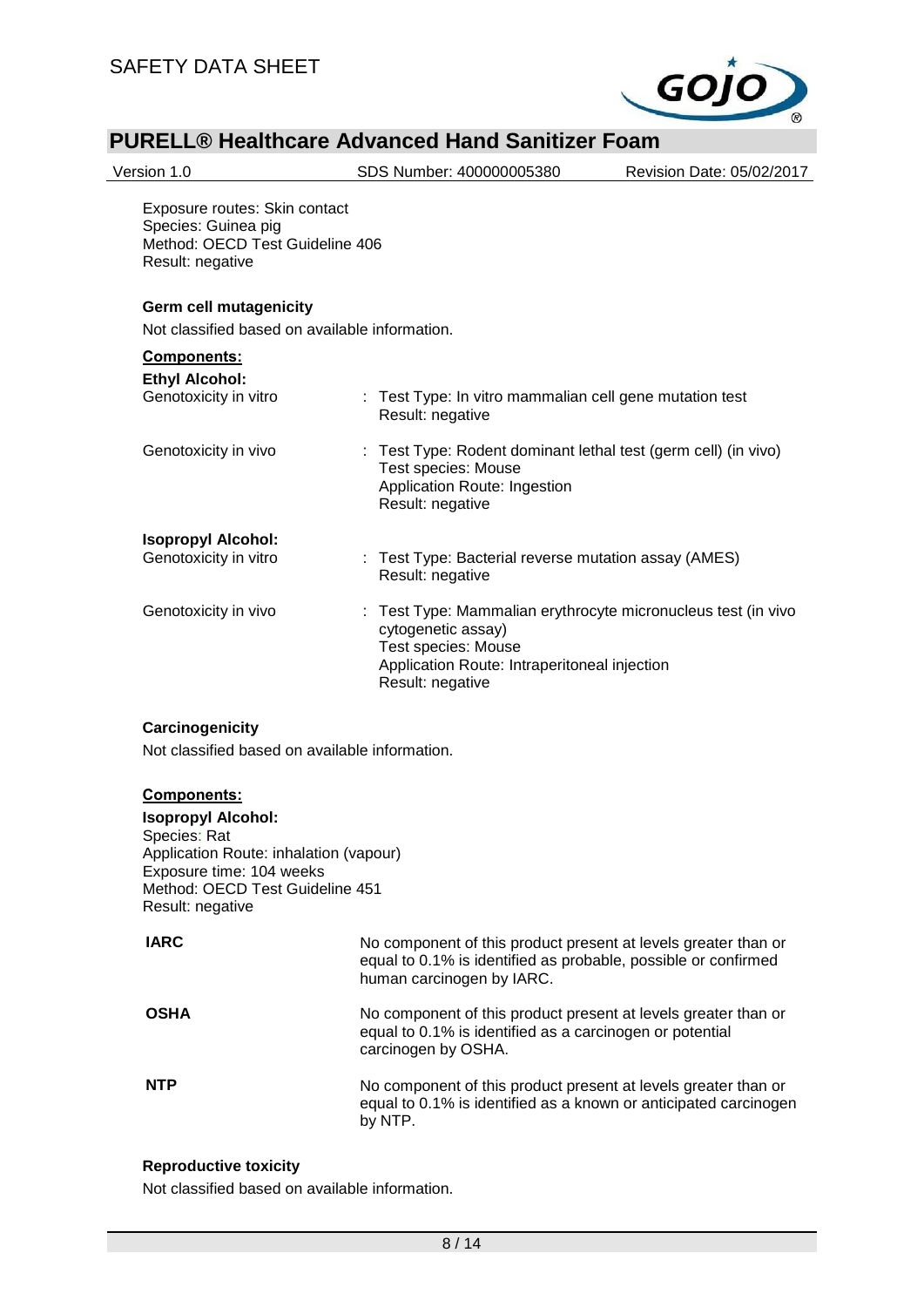

|                                                                                                                                                                   | SDS Number: 400000005380                                                                                                                                         | Revision Date: 05/02/2017 |
|-------------------------------------------------------------------------------------------------------------------------------------------------------------------|------------------------------------------------------------------------------------------------------------------------------------------------------------------|---------------------------|
| Components:<br><b>Ethyl Alcohol:</b><br>Effects on fertility                                                                                                      | : Test Type: Two-generation reproduction toxicity study<br>Species: Mouse<br>Application Route: Ingestion<br>Method: OECD Test Guideline 416<br>Result: negative |                           |
| <b>Isopropyl Alcohol:</b><br>Effects on fertility                                                                                                                 | : Test Type: Two-generation reproduction toxicity study<br>Species: Rat<br>Application Route: Ingestion<br>Result: negative                                      |                           |
| Effects on foetal<br>development                                                                                                                                  | : Test Type: Embryo-foetal development<br>Species: Rat<br>Application Route: Ingestion<br>Result: negative                                                       |                           |
| <b>STOT - single exposure</b><br>Not classified based on available information.                                                                                   |                                                                                                                                                                  |                           |
| Components:<br><b>Isopropyl Alcohol:</b><br>Assessment: May cause drowsiness or dizziness.<br><b>STOT - repeated exposure</b>                                     |                                                                                                                                                                  |                           |
|                                                                                                                                                                   |                                                                                                                                                                  |                           |
| Not classified based on available information.                                                                                                                    |                                                                                                                                                                  |                           |
| <b>Repeated dose toxicity</b><br>Components:<br><b>Ethyl Alcohol:</b><br>Species: Rat<br>NOAEL: 2,400 mg/kg<br>Application Route: Ingestion<br>Exposure time: 2 y |                                                                                                                                                                  |                           |
| <b>Isopropyl Alcohol:</b><br>Species: Rat<br>NOAEL: 5000 ppm<br>Application Route: inhalation (vapour)<br>Exposure time: 104 w<br>Method: OECD Test Guideline 413 |                                                                                                                                                                  |                           |

**Components: Ethyl Alcohol:**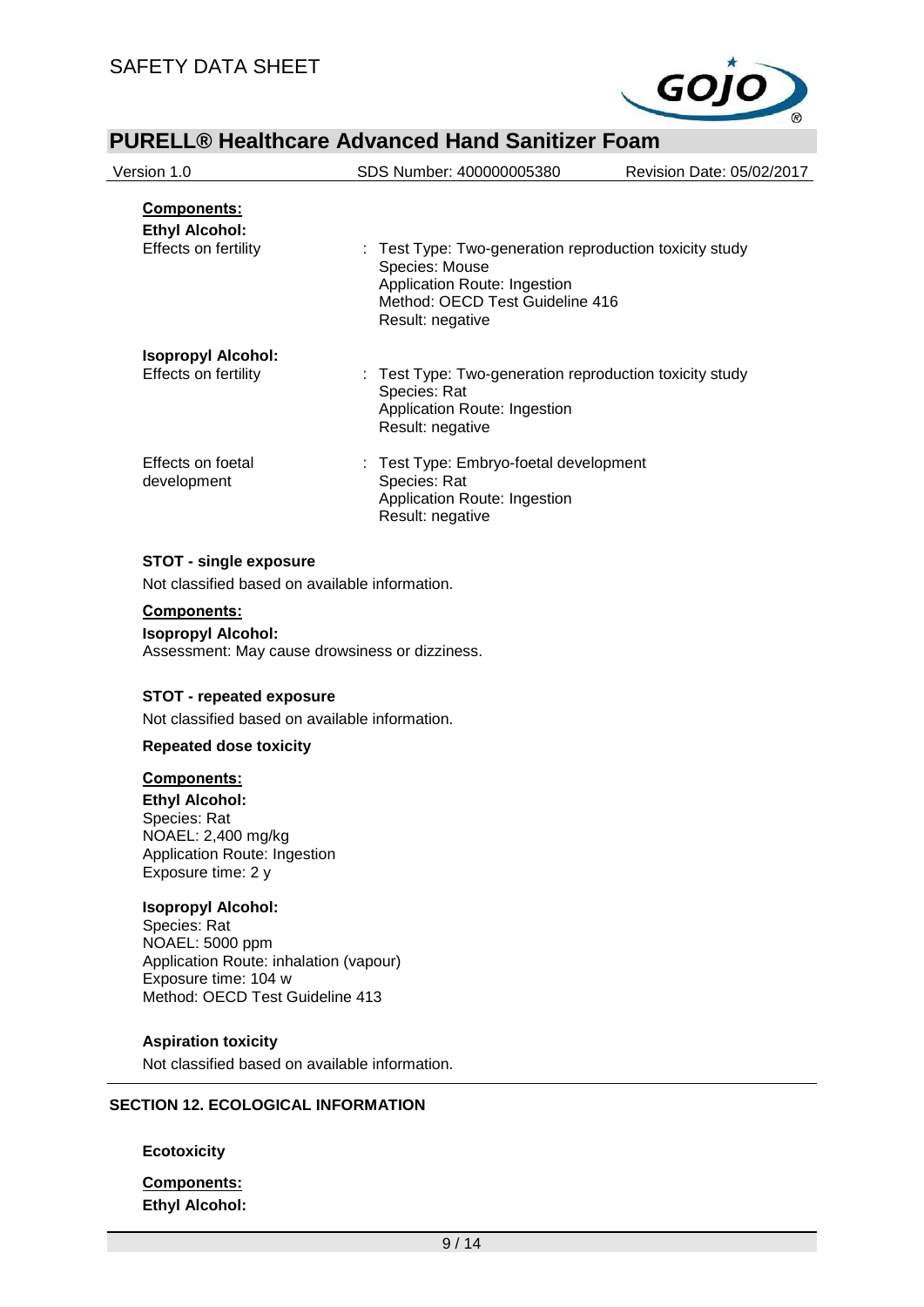

| Version 1.0                                                                               | SDS Number: 400000005380                                                                                            | Revision Date: 05/02/2017 |
|-------------------------------------------------------------------------------------------|---------------------------------------------------------------------------------------------------------------------|---------------------------|
| Toxicity to fish                                                                          | : LC50 (Pimephales promelas (fathead minnow)): > 1,000 mg/l<br>Exposure time: 96 h                                  |                           |
| Toxicity to daphnia and other<br>aquatic invertebrates                                    | : EC50 (Daphnia magna (Water flea)): > 1,000 mg/l<br>Exposure time: 48 h                                            |                           |
| Toxicity to algae                                                                         | : EC50 (Chlorella vulgaris (Fresh water algae)): 275 mg/l<br>Exposure time: 72 h<br>Method: OECD Test Guideline 201 |                           |
| Toxicity to daphnia and other<br>aquatic invertebrates<br>(Chronic toxicity)              | : NOEC (Daphnia magna (Water flea)): 9.6 mg/l<br>Exposure time: 9 d                                                 |                           |
| Toxicity to bacteria                                                                      | : EC50 (Photobacterium phosphoreum): 32.1 mg/l<br>Exposure time: 0.25 h                                             |                           |
| <b>Isopropyl Alcohol:</b><br>Toxicity to fish                                             | : LC50 (Pimephales promelas (fathead minnow)): 10,000 mg/l<br>Exposure time: 96 h                                   |                           |
| Toxicity to daphnia and other<br>aquatic invertebrates                                    | : EC50 (Daphnia magna (Water flea)): $> 10,000$ mg/l<br>Exposure time: 24 h                                         |                           |
| Toxicity to bacteria                                                                      | $\therefore$ EC50 (Pseudomonas putida): > 1,050 mg/l<br>Exposure time: 16 h                                         |                           |
| <b>Persistence and degradability</b>                                                      |                                                                                                                     |                           |
| Components:<br><b>Ethyl Alcohol:</b><br>Biodegradability                                  | : Result: Readily biodegradable.<br>Biodegradation: 84 %<br>Exposure time: 20 d                                     |                           |
| <b>Isopropyl Alcohol:</b><br>Biodegradability                                             | : Result: rapidly degradable                                                                                        |                           |
| <b>Bioaccumulative potential</b>                                                          |                                                                                                                     |                           |
| <b>Components:</b><br><b>Ethyl Alcohol:</b><br>Partition coefficient: n-<br>octanol/water | : log Pow: -0.35                                                                                                    |                           |
| <b>Isopropyl Alcohol:</b><br>Partition coefficient: n-<br>octanol/water                   | : log Pow: 0.05                                                                                                     |                           |
| <b>Mobility in soil</b><br>No data available                                              |                                                                                                                     |                           |
| Other adverse effects<br>No data available                                                |                                                                                                                     |                           |
|                                                                                           |                                                                                                                     |                           |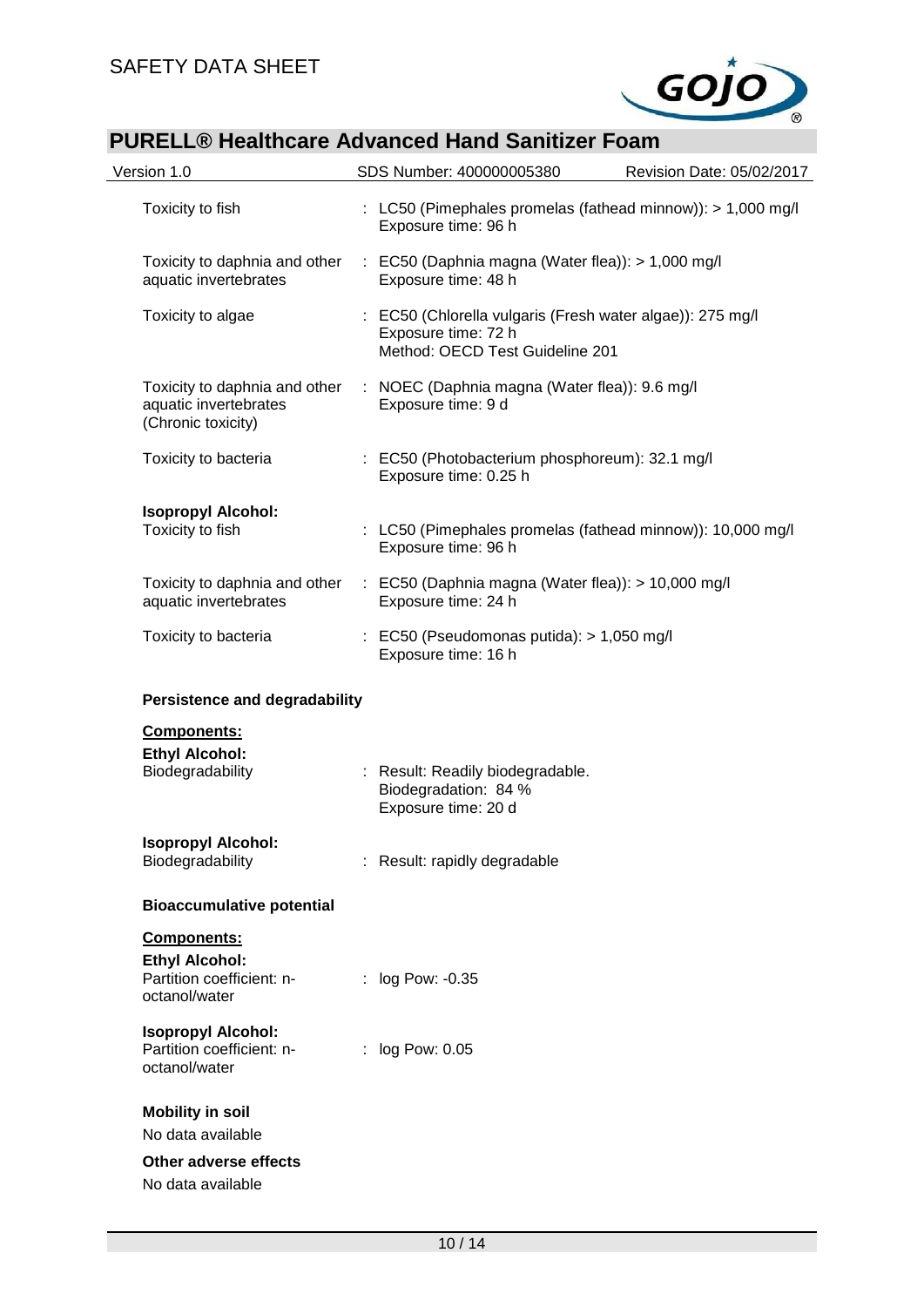

| Version 1.0     | SDS Number: 400000005380                                                                                                                                                    | Revision Date: 05/02/2017 |
|-----------------|-----------------------------------------------------------------------------------------------------------------------------------------------------------------------------|---------------------------|
| <b>Product:</b> |                                                                                                                                                                             |                           |
| Regulation      | 40 CFR Protection of Environment; Part 82 Protection of<br>Stratospheric Ozone - CAA Section 602 Class I Substances                                                         |                           |
| <b>Remarks</b>  | This product neither contains, nor was manufactured with a<br>Class I or Class II ODS as defined by the U.S. Clean Air Act<br>Section 602 (40 CFR 82, Subpt. A, App.A + B). |                           |

## **SECTION 13. DISPOSAL CONSIDERATIONS**

| Disposal methods       |                                                                                                                                      |
|------------------------|--------------------------------------------------------------------------------------------------------------------------------------|
| Waste from residues    | : Dispose of in accordance with local regulations.                                                                                   |
| Contaminated packaging | : Dispose of as unused product.<br>Empty containers should be taken to an approved waste<br>handling site for recycling or disposal. |

## **SECTION 14. TRANSPORT INFORMATION**

| <b>International Regulation</b>                 |                                            |
|-------------------------------------------------|--------------------------------------------|
| <b>IATA-DGR</b>                                 |                                            |
| UN/ID No.                                       | UN 1987                                    |
| Proper shipping name                            | : Alcohols, n.o.s.                         |
|                                                 | (Ethanol, Propan-2-ol)                     |
| Class                                           | 3                                          |
| Packing group                                   | $\mathbf{III}$                             |
| Packing instruction (cargo<br>aircraft)         | 366                                        |
| Packing instruction<br>(passenger aircraft)     | 355                                        |
| <b>IMDG-Code</b>                                |                                            |
| UN number                                       | $\pm$ UN 1987                              |
| Proper shipping name                            | ALCOHOLS, N.O.S.                           |
|                                                 | (Ethanol, Propan-2-ol)                     |
| Class                                           | 3                                          |
| Packing group                                   | - 111                                      |
| Labels                                          | -3                                         |
| <b>EmS Code</b>                                 | $F-E$ , S-D                                |
| Marine pollutant<br><b>National Regulations</b> | no                                         |
|                                                 |                                            |
| <b>49 CFR</b>                                   |                                            |
| UN/ID/NA number                                 | UN 1987                                    |
| Proper shipping name                            | Alcohols, n.o.s.<br>(Ethanol, Propan-2-ol) |
| Class                                           | 3                                          |
| Packing group                                   | -III                                       |
| <b>ERG Code</b>                                 | 127                                        |
| Marine pollutant                                | no                                         |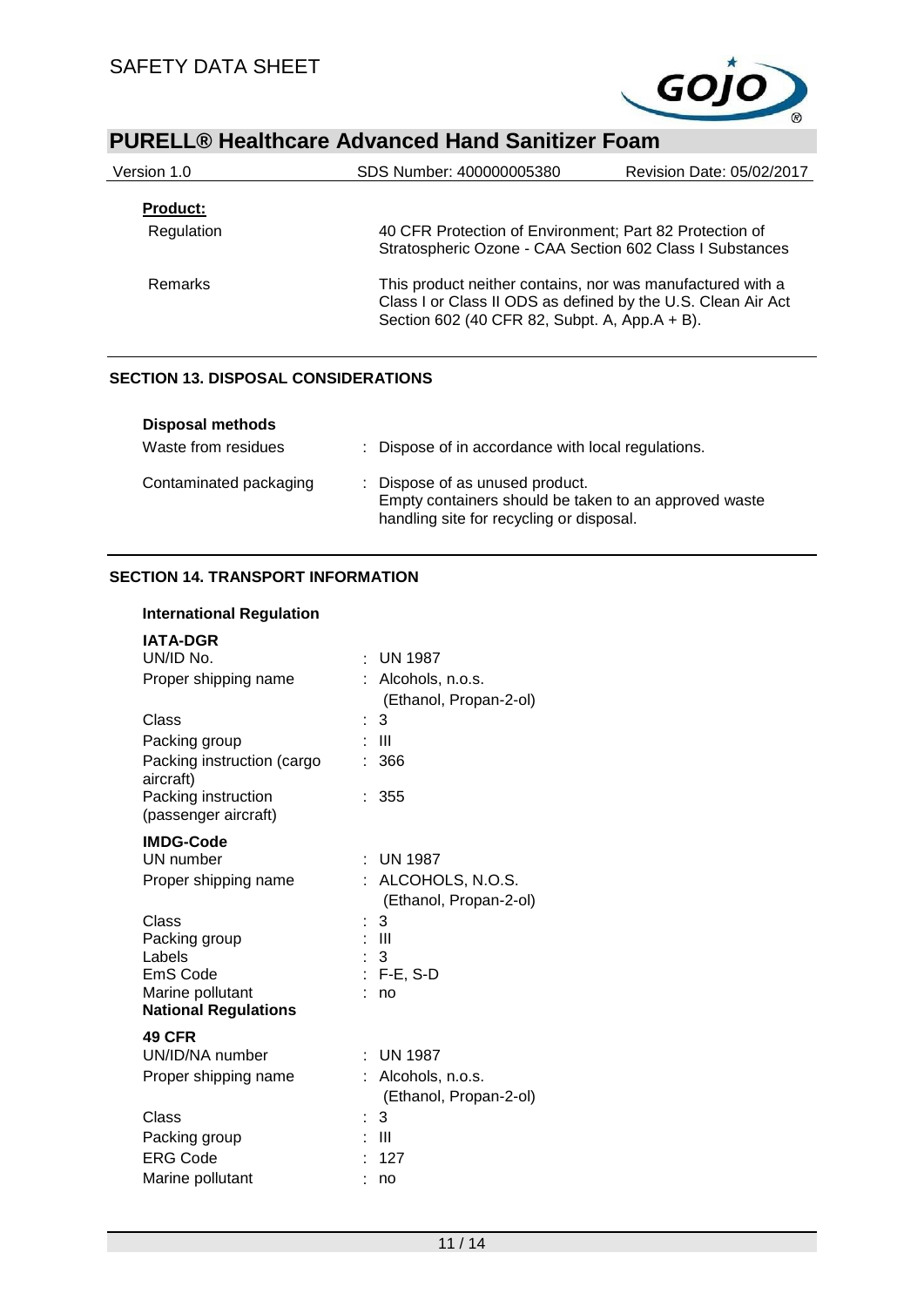

Version 1.0 SDS Number: 400000005380 Revision Date: 05/02/2017

### **SECTION 15. REGULATORY INFORMATION**

### **EPCRA - Emergency Planning and Community Right-to-Know Act**

#### **CERCLA Reportable Quantity**

This material does not contain any components with a CERCLA RQ.

### **SARA 304 Extremely Hazardous Substances Reportable Quantity**

This material does not contain any components with a section 304 EHS RQ.

| SARA 311/312 Hazards | : Fire Hazard<br>Acute Health Hazard                                                                      |                                                                                                              |  |
|----------------------|-----------------------------------------------------------------------------------------------------------|--------------------------------------------------------------------------------------------------------------|--|
| <b>SARA 302</b>      |                                                                                                           | : No chemicals in this material are subject to the reporting<br>requirements of SARA Title III, Section 302. |  |
| <b>SARA 313</b>      | : The following components are subject to reporting levels<br>established by SARA Title III, Section 313: |                                                                                                              |  |
|                      | Isopropyl Alcohol<br>67-63-0                                                                              | 3.4103%                                                                                                      |  |

### **Clean Air Act**

This product does not contain any hazardous air pollutants (HAP), as defined by the U.S. Clean Air Act Section 12 (40 CFR 61).

This product does not contain any chemicals listed under the U.S. Clean Air Act Section 112(r) for Accidental Release Prevention (40 CFR 68.130, Subpart F).

The following chemical(s) are listed under the U.S. Clean Air Act Section 111 SOCMI Intermediate or Final VOC's (40 CFR 60.489):

| Ethyl Alcohol     | 64-17-5 | 65.2821 % |
|-------------------|---------|-----------|
| Isopropyl Alcohol | 67-63-0 | 3.4103 %  |

This product does not contain any VOC exemptions listed under the U.S. Clean Air Act Section 450.

## **Clean Water Act**

This product does not contain any toxic pollutants listed under the U.S. Clean Water Act Section 307

#### **US State Regulations**

| <b>Massachusetts Right To Know</b> |            |              |
|------------------------------------|------------|--------------|
| Ethyl Alcohol                      | 64-17-5    | $50 - 70%$   |
| <b>Isopropyl Alcohol</b>           | 67-63-0    | $1 - 5 \%$   |
| Pennsylvania Right To Know         |            |              |
| Ethyl Alcohol                      | 64-17-5    | $50 - 70 \%$ |
| Water (Aqua)                       | 7732-18-5  | $20 - 30 \%$ |
| <b>Isopropyl Alcohol</b>           | 67-63-0    | $1 - 5 \%$   |
| <b>New Jersey Right To Know</b>    |            |              |
| <b>Ethyl Alcohol</b>               | 64-17-5    | $50 - 70%$   |
| Water (Aqua)                       | 7732-18-5  | $20 - 30 \%$ |
| <b>Isopropyl Alcohol</b>           | 67-63-0    | $1 - 5%$     |
| PEG-12 Dimethicone                 | 68937-54-2 | $1 - 5 \%$   |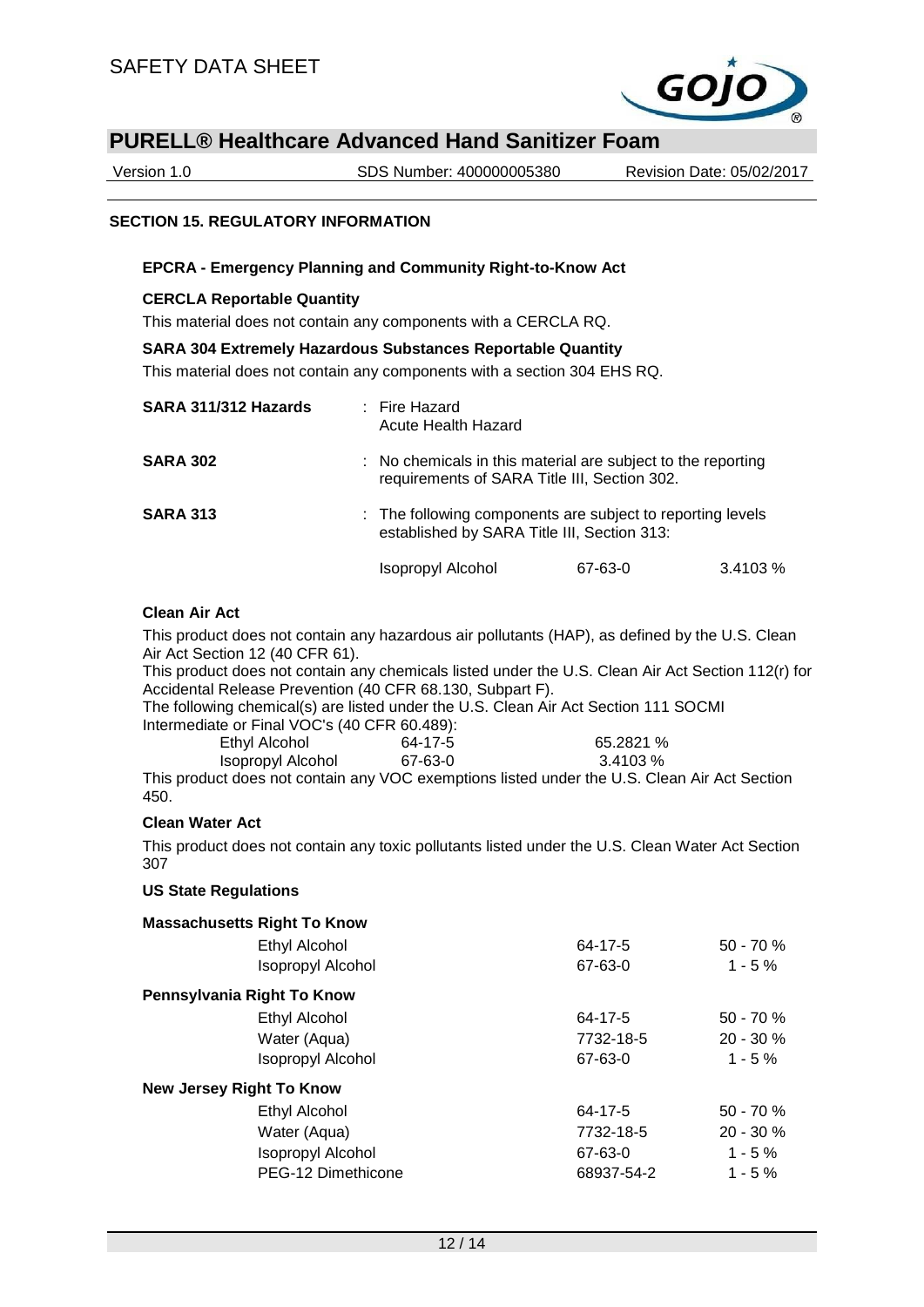

| Version 1.0                                                               | SDS Number: 400000005380                                                                                                                       | Revision Date: 05/02/2017 |  |  |
|---------------------------------------------------------------------------|------------------------------------------------------------------------------------------------------------------------------------------------|---------------------------|--|--|
| <b>California Prop 65</b>                                                 | This product does not contain any chemicals known to State<br>of California to cause cancer, birth defects, or any other<br>reproductive harm. |                           |  |  |
| The components of this product are reported in the following inventories: |                                                                                                                                                |                           |  |  |
| <b>TSCA</b>                                                               | : On TSCA Inventory                                                                                                                            |                           |  |  |
| <b>AICS</b>                                                               | : On the inventory, or in compliance with the inventory                                                                                        |                           |  |  |
| <b>DSL</b>                                                                | : On the inventory, or in compliance with the inventory                                                                                        |                           |  |  |
| <b>ENCS</b>                                                               | : On the inventory, or in compliance with the inventory                                                                                        |                           |  |  |
| <b>ISHL</b>                                                               | : On the inventory, or in compliance with the inventory                                                                                        |                           |  |  |
| <b>KECI</b>                                                               | : On the inventory, or in compliance with the inventory                                                                                        |                           |  |  |
| <b>PICCS</b>                                                              | : On the inventory, or in compliance with the inventory                                                                                        |                           |  |  |
| <b>IECSC</b>                                                              | : On the inventory, or in compliance with the inventory                                                                                        |                           |  |  |
| <b>NZIOC</b>                                                              | : On the inventory, or in compliance with the inventory                                                                                        |                           |  |  |

### **Inventories**

AICS (Australia), DSL (Canada), IECSC (China), REACH (European Union), ENCS (Japan), ISHL (Japan), KECI (Korea), NZIoC (New Zealand), PICCS (Philippines), TCSI (Taiwan), TSCA (USA)

## **SECTION 16. OTHER INFORMATION**



### **Further information**

Revision Date : 05/02/2017

The information provided in this Safety Data Sheet is correct to the best of our knowledge, information and belief at the date of its publication. The information given is designed only as a guidance for safe handling, use, processing, storage, transportation, disposal and release and is not to be considered a warranty or quality specification. The information relates only to